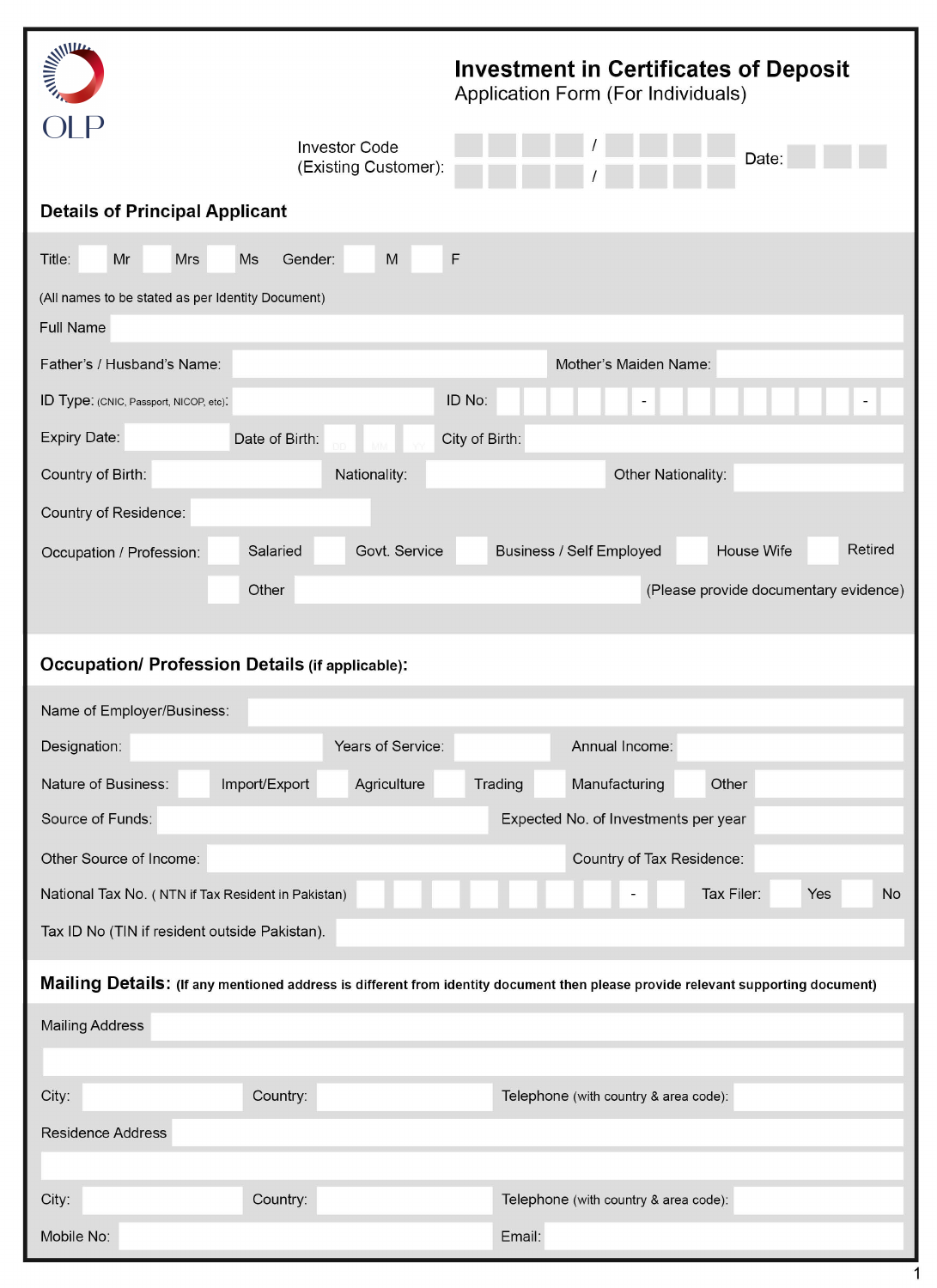| <b>Details of Beneficial Owner (BO):</b>                                                                                                       |                                                         |
|------------------------------------------------------------------------------------------------------------------------------------------------|---------------------------------------------------------|
| Name of BO:                                                                                                                                    |                                                         |
| Address:                                                                                                                                       |                                                         |
|                                                                                                                                                |                                                         |
| CNIC:<br>۰                                                                                                                                     | $\frac{1}{2}$                                           |
| Occupation:                                                                                                                                    | Relationship                                            |
|                                                                                                                                                |                                                         |
| Are you or any of your associates or beneficial owner(s) is a Politically Exposed Person (PEP):<br>If "Yes ", please provide details of PEP(s) | Yes<br>No                                               |
| Name of the PEP:                                                                                                                               | Position/Title:                                         |
| Relationship with Depositor:                                                                                                                   | Source of Wealth of PEP:                                |
| Are you a US Citizen?<br>(FATCA)* Declaration:<br>Yes<br>No                                                                                    | Do you hold a US Green Card?<br><b>No</b><br>【2】<br>Yes |
| Zakat Applicable?<br>Yes<br>No (If No, Please attach declaration)                                                                              |                                                         |
| Any family member who has invested in OLP CODs (Certificate of Deposits):                                                                      | Yes, as given below<br>No                               |
| Name:<br>Name:<br>(FATCA)* Foreign Account Tax Compliance Act                                                                                  | Name:                                                   |
|                                                                                                                                                |                                                         |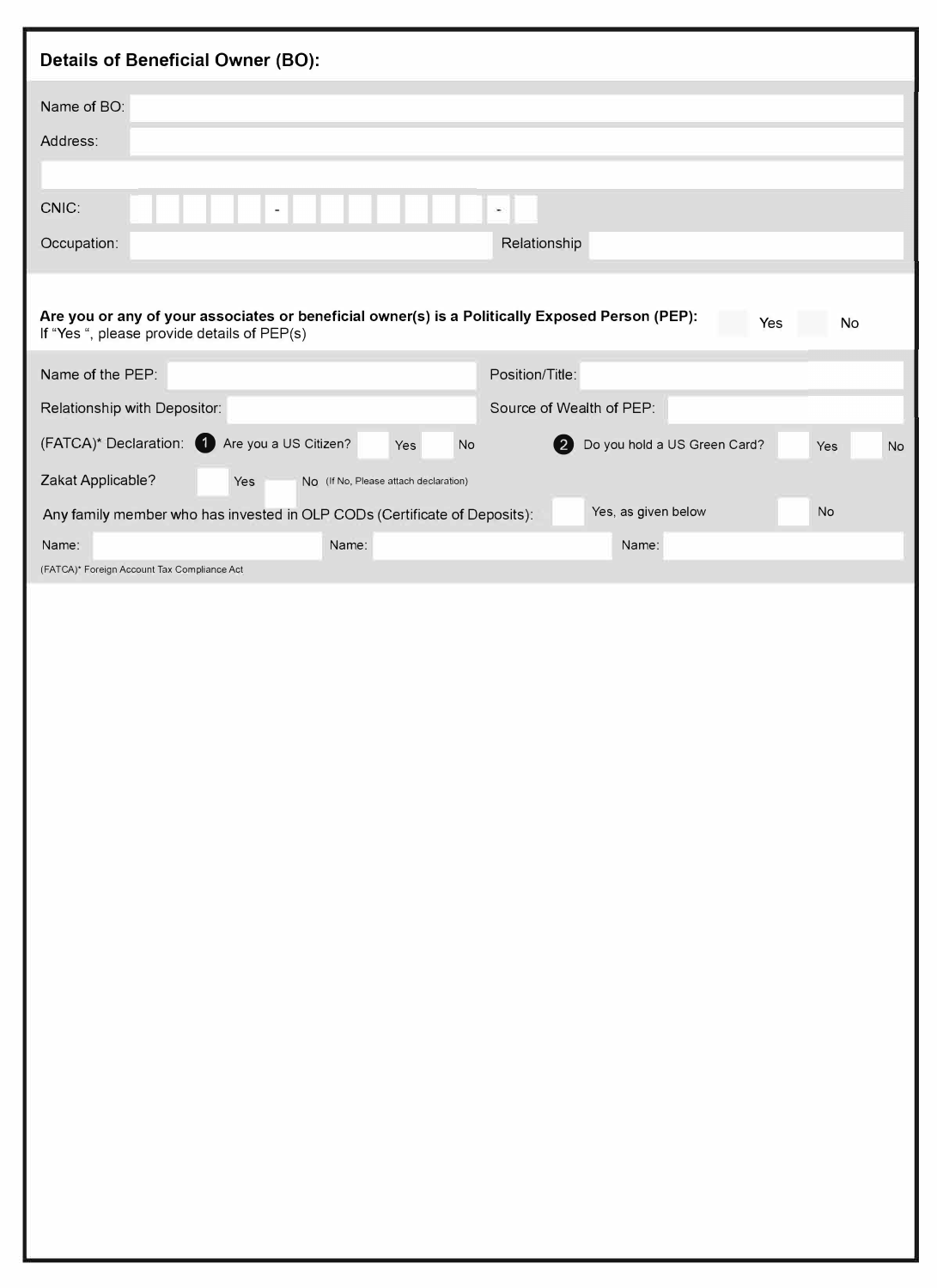| <b>Details of Joint Applicant</b>                  |                                                                                                 |                                       |                                       |
|----------------------------------------------------|-------------------------------------------------------------------------------------------------|---------------------------------------|---------------------------------------|
| Mr<br>Title:<br><b>Mrs</b>                         | <b>Ms</b>                                                                                       |                                       | M<br>F<br>Gender:                     |
| Name (As per Identification Document).             |                                                                                                 | Father's / Husband's Name:            |                                       |
| ID Type (CNIC, Passport, NICOP, etc).              | ID No:                                                                                          |                                       |                                       |
| Expiry Date:                                       | Date of Birth:                                                                                  | City of Birth:                        |                                       |
| Country of Birth:                                  |                                                                                                 |                                       |                                       |
| Nationality:                                       | Other Nationality:                                                                              | Country of Residence:                 |                                       |
| Occupation / Profession:                           | Salaried<br>Govt. Service                                                                       | Business / Self Employeed             | Retired<br>House Wife                 |
|                                                    | Other                                                                                           |                                       | (Please provide documentary evidence) |
|                                                    | <b>Occupation/ Profession Details of Joint Applicant (if applicable):</b>                       |                                       |                                       |
| Name of Employer/Business:                         |                                                                                                 |                                       |                                       |
| Designation:                                       | Years of Service:                                                                               | Annual Income:                        |                                       |
| Nature of Business:                                | Import/Export<br>Agriculture                                                                    | Trading<br>Manufacturing              | Other                                 |
| Other Source of Income:                            |                                                                                                 | Country of Tax Residence:             |                                       |
| National Tax No. (NTN if Tax Resident in Pakistan) |                                                                                                 |                                       | Tax Filer:<br><b>No</b><br>Yes        |
| Tax ID No (TIN if resident outside Pakistan).      |                                                                                                 |                                       |                                       |
|                                                    |                                                                                                 |                                       |                                       |
| <b>Mailing Details:</b>                            |                                                                                                 |                                       |                                       |
| <b>Mailing Address:</b>                            |                                                                                                 |                                       |                                       |
|                                                    |                                                                                                 |                                       |                                       |
| City:                                              | Country:                                                                                        | Telephone (with country & area code): |                                       |
| Residence Address (If different from above):       |                                                                                                 |                                       |                                       |
|                                                    |                                                                                                 |                                       |                                       |
| City:                                              | Country:                                                                                        | Telephone (with country & area code): |                                       |
| Mobile No:                                         |                                                                                                 | Email:                                |                                       |
| If "Yes ", please provide details of PEP(s)        | Are you or any of your associates or beneficial owner(s) is a Politically Exposed Person (PEP): |                                       | Yes<br>No                             |
| Name of the PEP:                                   |                                                                                                 | Position/Title:                       |                                       |
| Relationship with Depositor:                       |                                                                                                 | Source of Wealth of PEP:              |                                       |
| (FATCA)* Declaration: 4 Are you a US Citizen?      | Yes<br><b>No</b>                                                                                | Do you hold a US Green Card?          | <b>No</b><br>Yes                      |
| Zakat Applicable?<br>Yes                           | No (If No, Please attach declaration)                                                           |                                       |                                       |
|                                                    | Any family member who has invested in OLP CODs (Certificate of Deposits):                       | Yes, as given below                   | <b>No</b>                             |
| Name:                                              | Name:                                                                                           | Name:                                 |                                       |
| (FATCA)* Foreign Account Tax Compliance Act        |                                                                                                 |                                       |                                       |